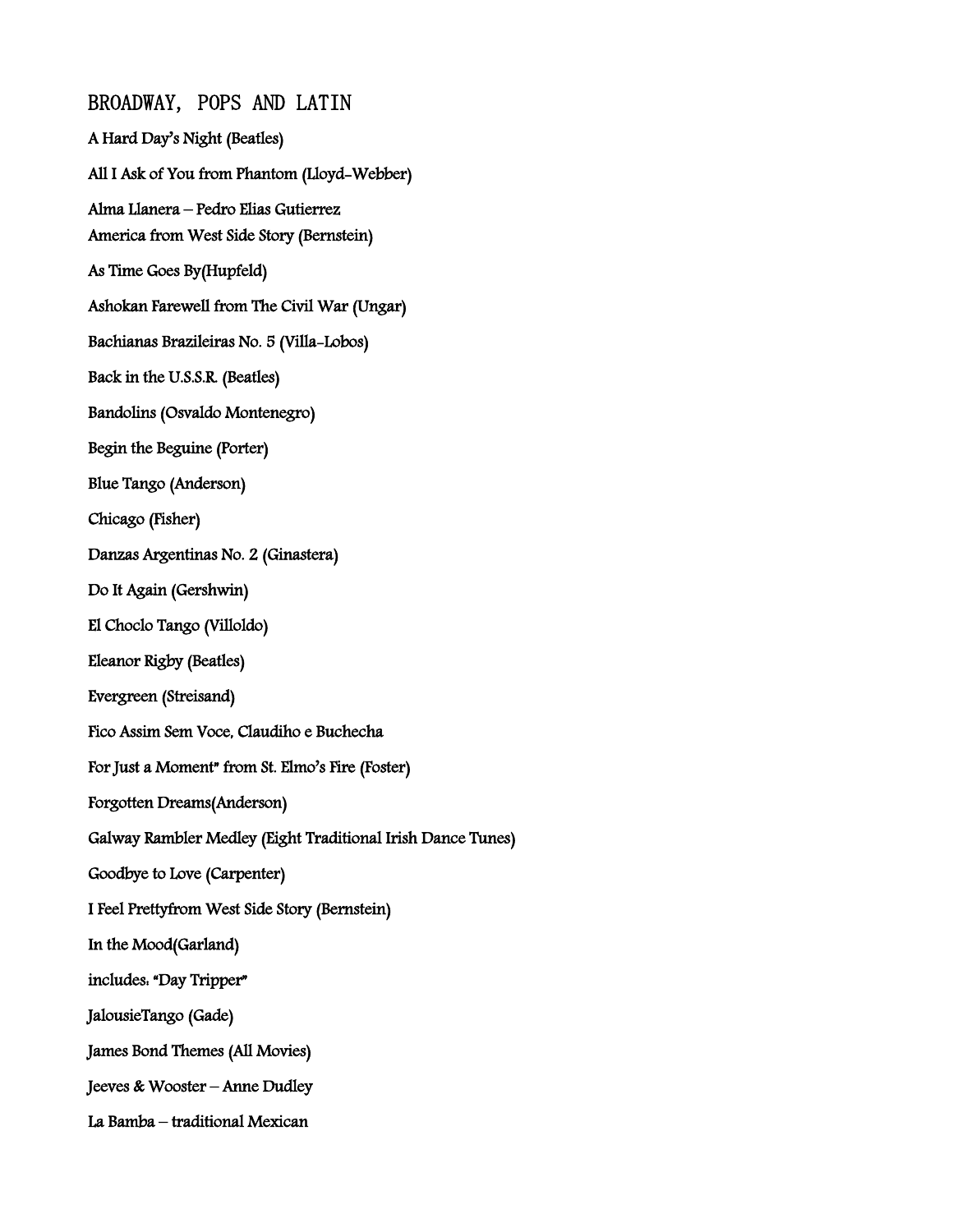La Bamba (Traditional) La Camisa Negra – Juanes La Cumparsita – Gerardo Matos RodriqueZ La Poloma – S. Iradier Lambada – Ulises and Gonzalo Hermosa Lamento Quichua Gianneo) Laura (Raksin) Liebertango – Astor Piazzola Loony Tunes Fugue (Naughtin) Manha de Carnaval from Black Orpheus (Bonfa) Maria from West Side Story (Bernstein) Memory from Cats (Lloyd-Webber) Misty (Garner) My Heart Will Go On" from Titanic (Horner) New York, New York (Kander) Noites Cariocas (Bandolim) Oblivion – Astor Piazzola One Hand, One Heart from West Side Story (Bernstein) Over the Rainbow(Arlen) Por Una CabezaTango (from Scent of a Woman)(Gardel) Romeo and Juliet Love Theme (Rota) Send in the Clowns (Sondheim) Seven by the Beatles (Lennon/McCartney) Someone to Watch Over Me (Gershwin) Somewhere from West Side Story (Bernstein) Stormy Weather(Arlen) Tango – Isaac Albeniz Tango Canzone Tzigana (Bambina) – Guido Cergoli Tango in D (Albeniz) Tanguedia III (Piazzolla)